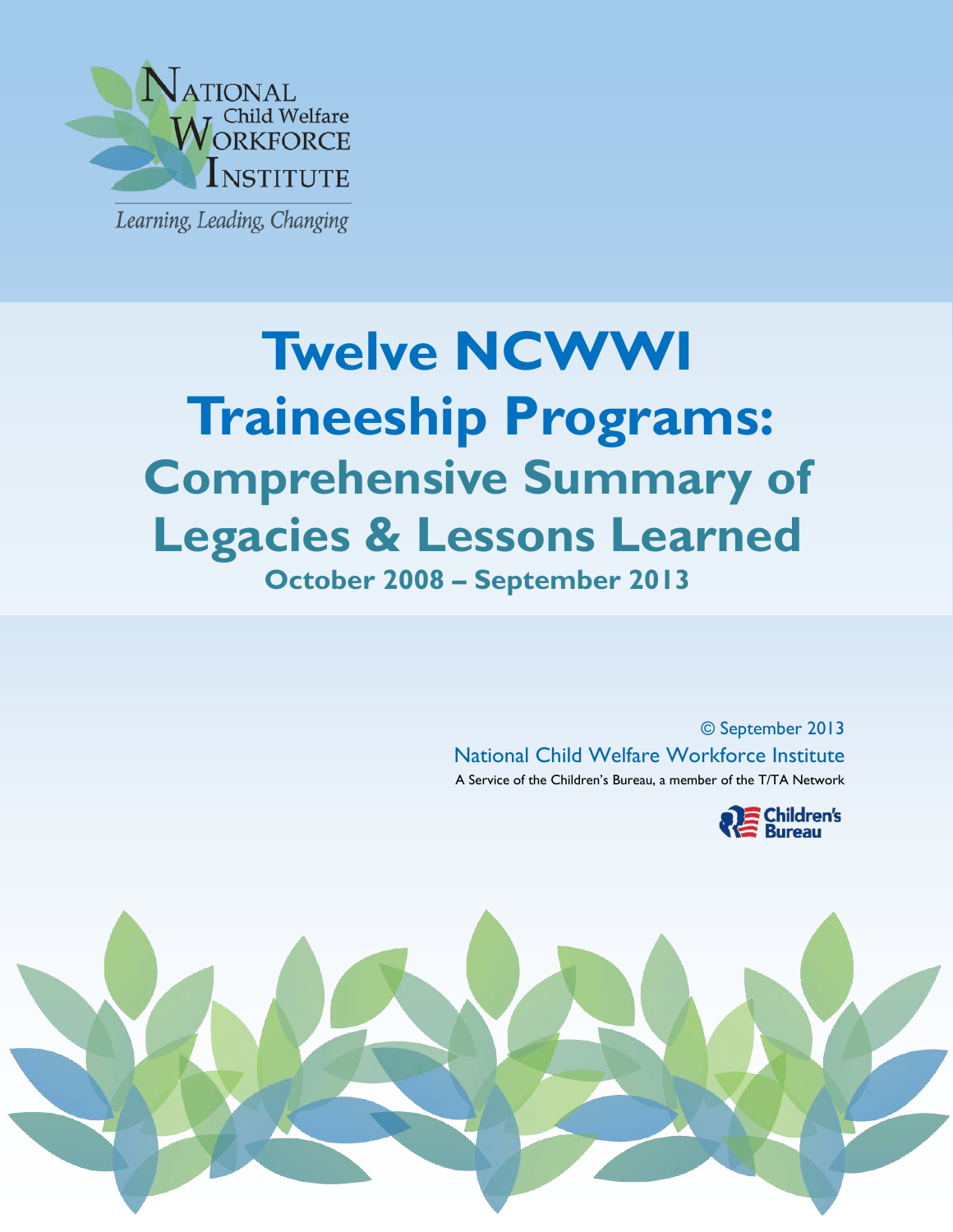

# **Acknowledgements**

This publication represents a collaborative effort by the partners of the National Child Welfare Workforce Institute (NCWWI)—University at Albany/SUNY, the University of Denver, Fordham University, University of Iowa, University of Maryland, Michigan State University, University of Michigan, Portland State University, and University of Southern Maine. Thanks to Virginia Strand at Fordham University for her hard work in pulling this summary document together on behalf of the MSW, BSW and Tribal Legacy Groups. Thanks to Sara Munson and Sharon Kollar for final editing and Rea Gibson, Jordan Institute for Families, UNC Chapel Hill, for her design assistance.

NCWWI is funded through a cooperative agreement with U.S. Department of Health and Human Services, Administration for Children and Families, Children's Bureau, Award No. 90CT0145. Special thanks to Randi Walters, Children's Bureau Project Officer, and Robert Lindecamp, Child Welfare Program Specialist (CB/ICF), for their support.

# **Contributor(s)**

*MSW Legacy Group:* Lyn Slater, Fordham University (facilitator); Alan Dettlaff, University of Illinois at Chicago; Madeline Gillette, New Mexico State University; Victor Groza, Case Western University; Katharine Kahn, Portland State University; Debra Linsenmeyer, University of Maryland; Caroline Long-Burry, University of Maryland; Susan Mason, Yeshiva University; Zoe Breen Wood, Case Western University.

*BSW Legacy Group:* Joanne Riebschleger, Michigan State University (facilitator); Mary Ashong, Clark Atlanta University; Lisa Johnson, Salem State University; Deb Norris; University of South Dakota; Maria Ortiz, New Mexico State University; Carolyn Tice, University of Maryland; Charlie Wellenstein, University of Montana.

*Tribal Legacy Group:* Suzanne Cross, Michigan State University (facilitator); Katharine Cahn, Portland State University; James Caringi, University of Montana; Josie Chase, Oglala Lakota College; Lea Ann Holder, Portland State University; Heather Craig-Oldsen, Briar Cliff University; Kathy LaPlant, University of South Dakota; Debra Norris, University of South Dakota; Jeffrey Olson, Oglala Lakota College; Virginia Drywater Whitekiller, Northeastern State University.

*Traineeship Team Members:* Gary Anderson, Gretchen Archer, Stephanie Bosco-Ruggiero, Joanne Riebschleger, Lyn Slater, Virginia Strand, Cheryl Williams Hecksel.

### **Recommended citation**

National Child Welfare Workforce Institute. (2013). *Twelve NCWWI traineeship programs: Comprehensive summary of legacies & lessons learned.* Albany, NY: Author.

### **For more information**

Please visit the NCWWI website at [www.ncwwi.org](http://www.ncwwi.org/)

© 2013, National Child Welfare Workforce Institute, University at Albany, Albany, NY.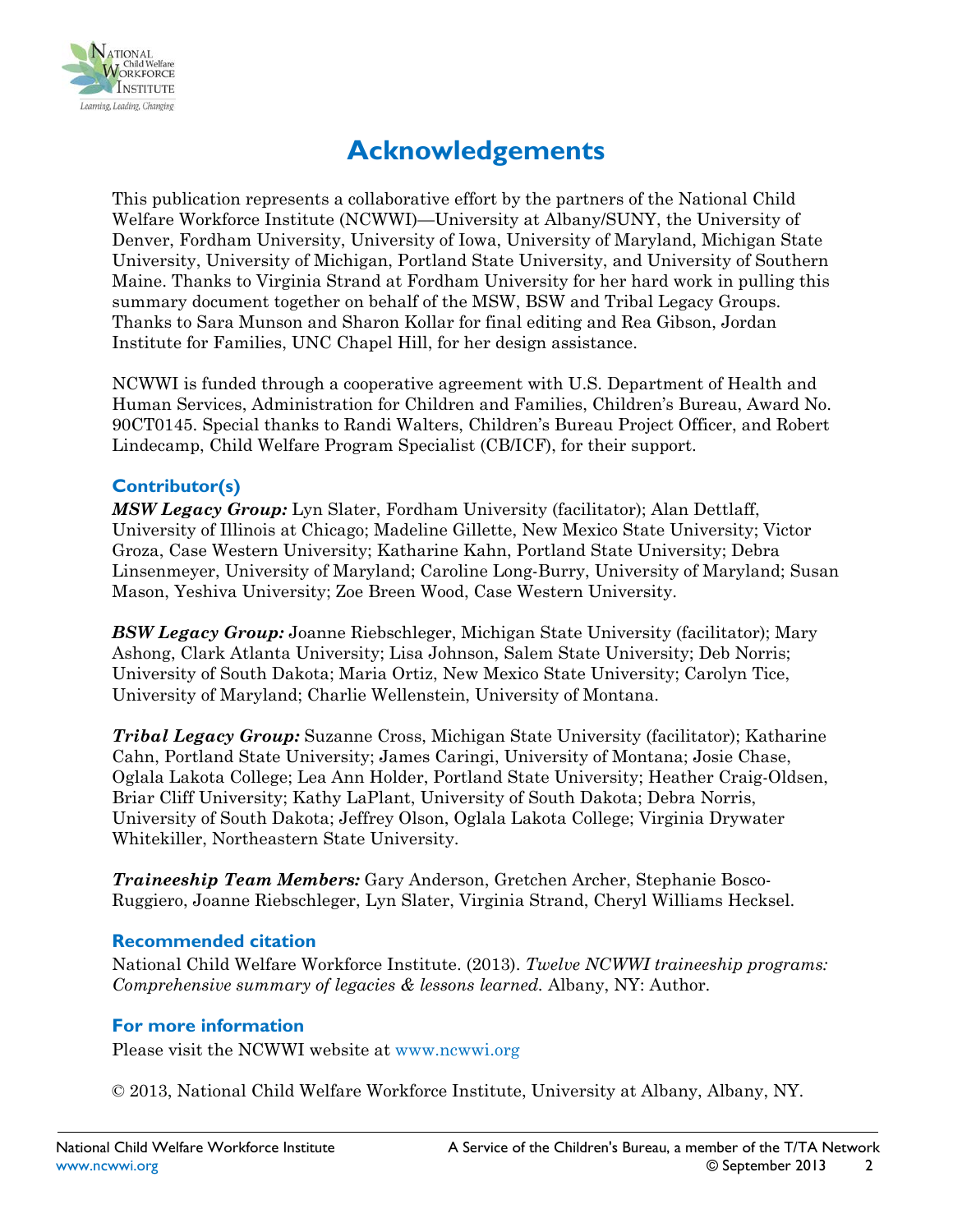

The contents of this document are solely the responsibility of the National Child Welfare Workforce Institute and do not necessarily represent the official views of the Children's Bureau.

This document may be reproduced in whole or part without restriction as long as the National Child Welfare Workforce Institute is credited for the work. Upon request, NCWWI will take appropriate steps to ensure that this publication is made accessible to members of the community with disabilities.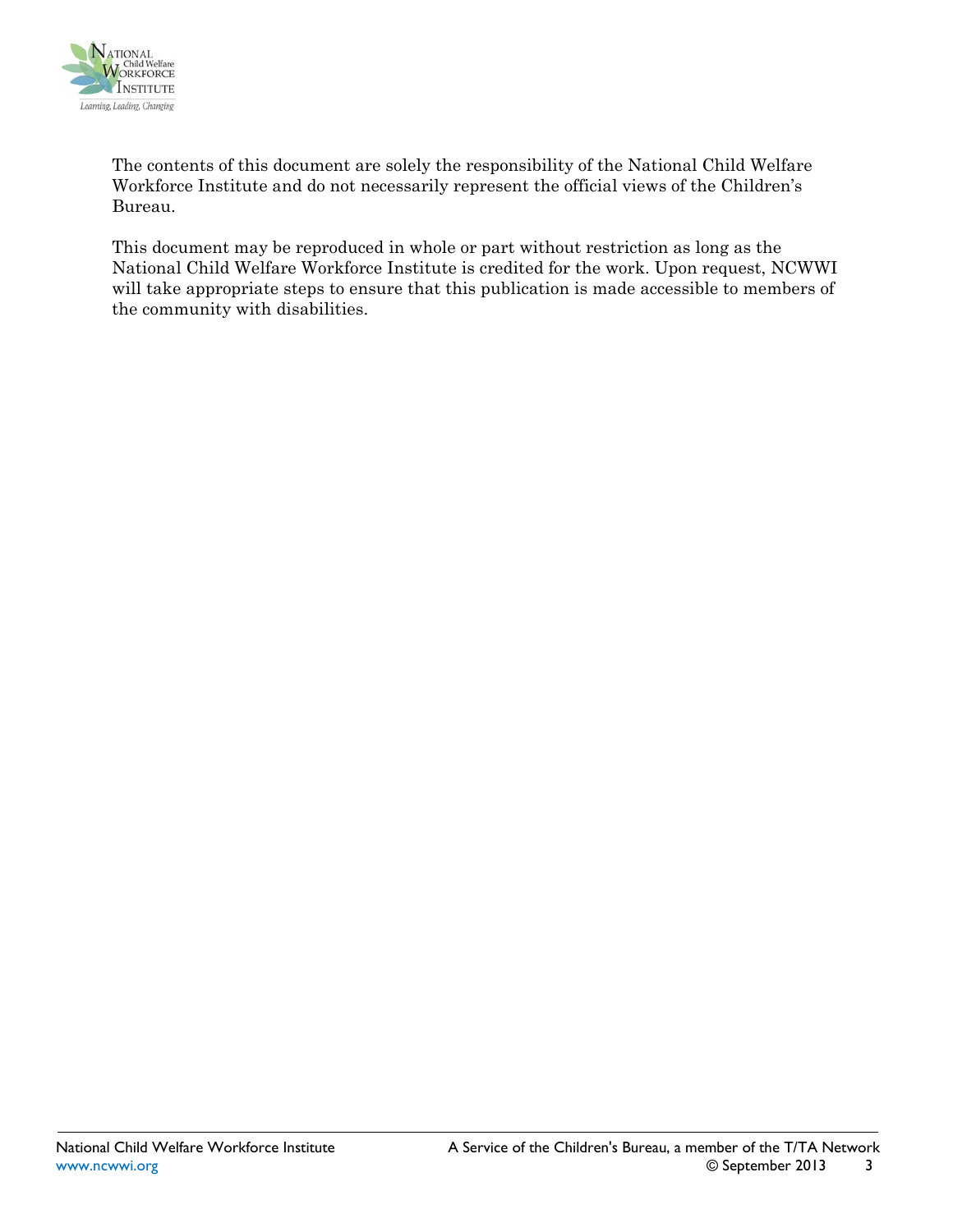

# **Table of Contents**

| $\mathbf{I}$ . |  |
|----------------|--|
| II.            |  |
|                |  |
|                |  |
|                |  |
|                |  |
| III.           |  |
| IV.            |  |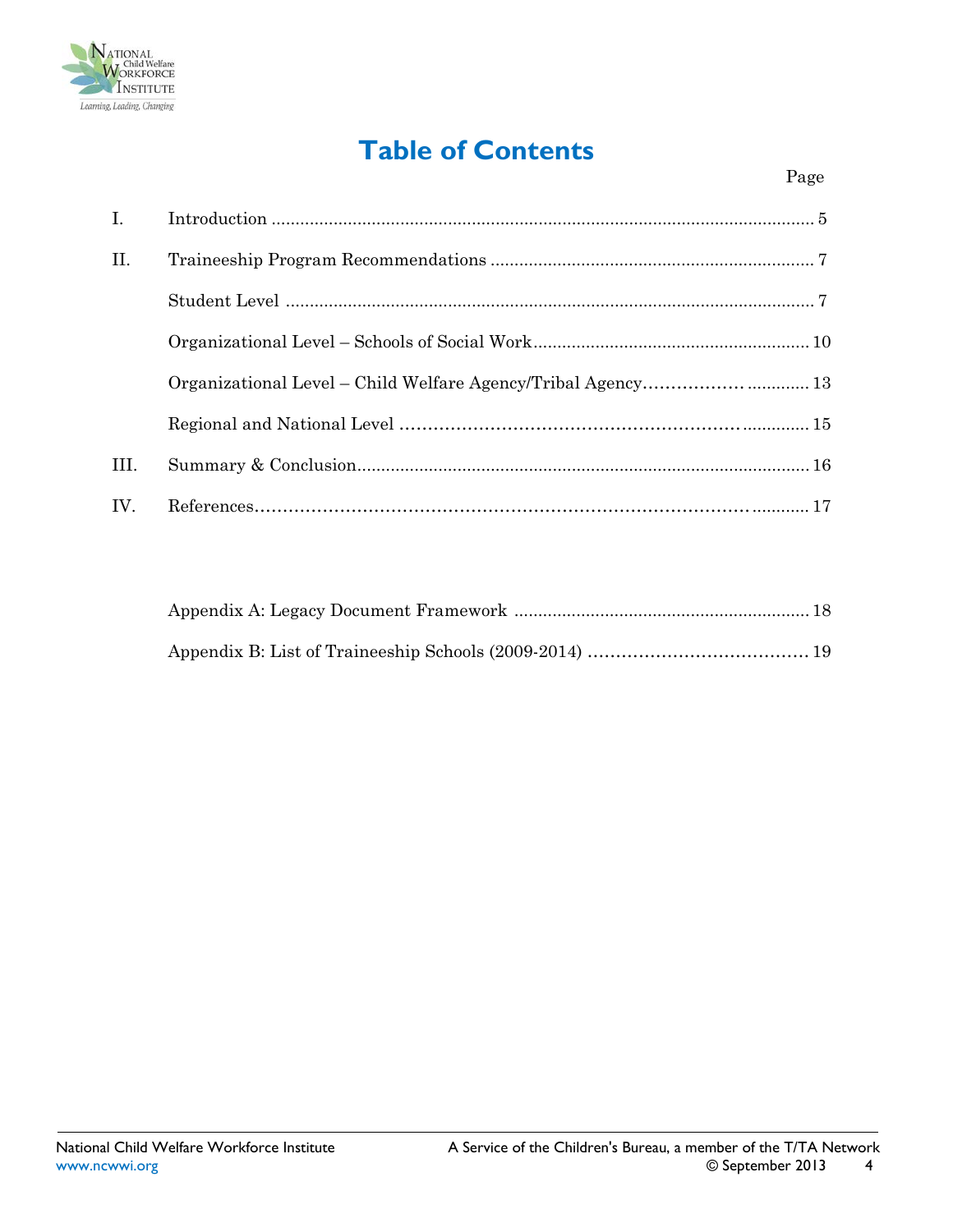

# <span id="page-4-0"></span>**I. Introduction**

In 2008, the Children's Bureau funded the National Child Welfare Workforce Institute (NCWWI) to build the capacity of the nation's child welfare workforce and improve outcomes for children, youth and families through activities that support the development of skilled child welfare leaders in public and tribal child welfare systems, and in private agencies that are contracted by the state to provide case management services that are traditionally provided by the public child welfare system. To achieve this, NCWWI launched three major training initiatives: one for mid-managers, one for supervisors and one for students – the Traineeship program.

The purpose of the NCWWI Traineeship program was to support professional education for current or prospective child welfare practitioners in accredited BSW or MSW programs. A major goal for the Traineeship program was to develop educational experiences that would teach and reinforce core competencies in areas of child welfare practice and leadership. Trainees were expected to participate in a field placement at a child welfare agency, enroll in relevant courses to prepare for professional service and leadership in child welfare, and work in a child welfare agency upon graduation. Traineeship schools were expected to innovate and improve their child welfare curricular offerings and were encouraged to provide additional supports for trainees to support completion of degrees and retention in the field. The traineeship programs also needed to be particularly attentive to addressing diversity within the workforce, local agency workforce needs, preparing future leaders, and understanding systems of care principles.

Twelve traineeship programs were funded: 5 BSW, 3 joint BSW/MSW and 4 MSW programs. The need for a diverse workforce of the future was addressed by five programs that served Native Americans, two that focused on Hispanic students serving the Latino/a population, and two that were particularly attentive to recruiting African American students to serve the African American community. Of the 12, four served primarily rural areas, and four served major urban cities. (See Appendix B for a list of NCWWI Traineeship Schools).

The following summarizes the commonalities across the three program types – MSW, BSW and Tribal<sup>[1](#page-4-1)</sup> and offers the collective legacy – the activities, accomplishments, initiatives in both curriculum and field, in collaboration with agency partners – and provides recommendations for schools of social work interested in preparing students for professional child welfare practice through the provision of traineeships.

An ecological framework is utilized to organize discussion around structures and processes undertaken by the traineeship programs in support of traineeship students. This lens allows for a focus on the interaction between individual students and faculty, the local

<span id="page-4-1"></span><sup>1</sup> This comprehensive summary offers the common themes and recommendations across the three program types – MSW, BSW and Tribal. Each of these program types also developed a separate legacy document to describe their work, including the structures, processes, activities and relationships found critical to the implementation of their particular program type. These reports can be found on the NCWWI website at [www.ncwwi.org.](http://www.ncwwi.org/)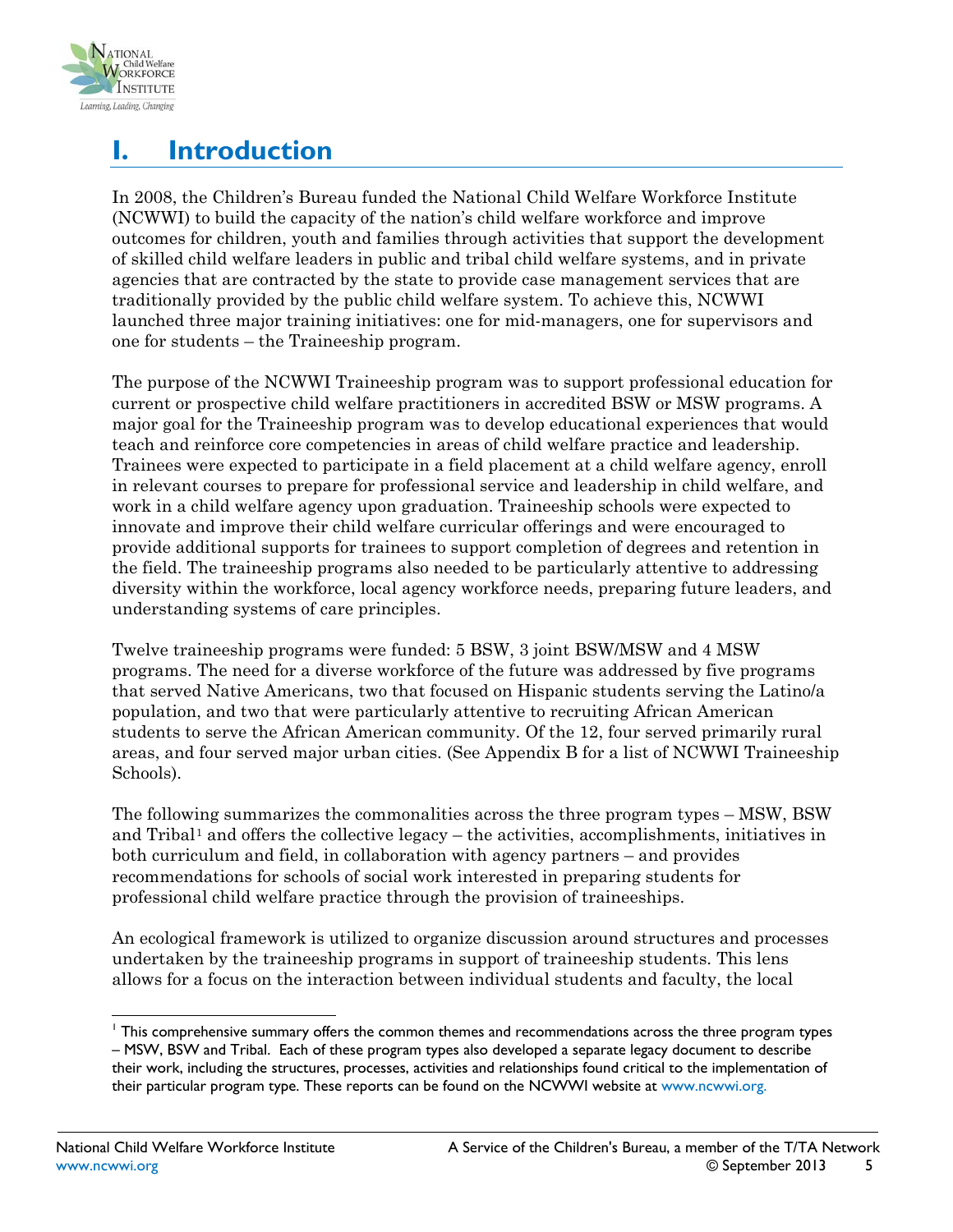

organizational context and a national community of practice. The document is organized by domains using a system focus and provides recommendations based on successful innovations and strategies that were common across schools at the individual student level, at the organizational level for schools, at the organizational level for agencies and tribes, and at the regional and national level. (See Legacy Document Framework in Appendix A).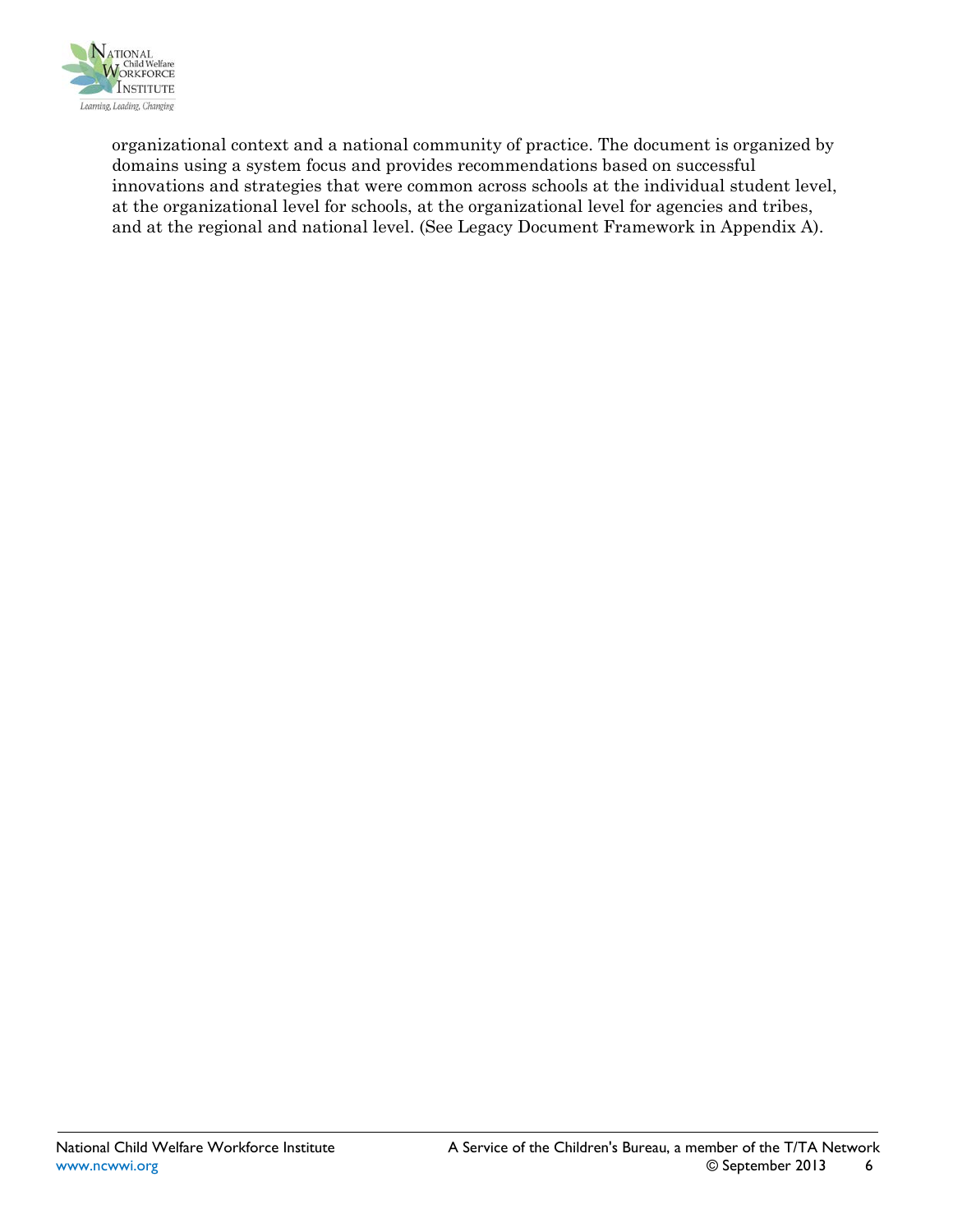

# <span id="page-6-0"></span>**II. Traineeship Program Recommendations**

A major strength of the ecological framework used in the development of the legacy documents is that it provides a lens for viewing the traineeship programs *in context.* Individual stipends to students become part of a complex web of interactions initiated at the national level by the National Child Welfare Workforce Institute (NCWWI) and carried forward through the organizational structures at schools of social work and child welfare agencies. Each facet of the whole is important – individual students, faculty and field instructors, the organizational support at school and child welfare agencies, and the national resources that enhanced the delivery of the traineeship programs. Just as significant are the *interactions* among these component levels.

The following sections outline recommendations for schools of social work interested in designing and implementing a traineeship program. Recommendations are organized by level – individual, organizational and national, but efforts are made throughout to highlight the dynamic and interactive nature of the systems involved in supporting the traineeship programs.

# **Individual Level: Students**

# <span id="page-6-1"></span>*1. Recruitment: Decide Who to Target*

All three program types noted the need to identify *whom* the program would encourage to apply for traineeship stipends. While general recruitment strategies were utilized by some schools, the majority of schools came to believe that recruitment efforts targeting specific students was a better approach. Key student characteristics included either a *commitment* to child welfare or a strong *interes*t in child welfare practice. The importance of these critical student qualities is supported in the literature, which has found commitment and interest to be significant characteristics of BSW and MSW child welfare staff who stay in agency practice (O'Donnell & Kirkner, 2009).

The programs also found it useful to emphasize the characteristics in the student body that mirrored the need in the local child welfare workforce. Thus, one joint MSW and BSW traineeship program recruited solely from its state's Historically Black Colleges for traineeship students in order to help build a workforce for an agency serving inner city African American clients. Others emphasized the need for cultural competency (e.g., language ability, familiarity with tribal culture) in their applicants.

MSW programs need to determine whether they will recruit students *currently* employed, those interested in *preparing for child welfare practice,* or both. Programs focused on preparing students for tribal practice must decide whether or not to include *non-tribal students* in their program. The five Tribal traineeship programs recommend including tribal and non-tribal students in the same program to promote cross cultural learning and to increase "allies" who can provide competent services for American Indian families.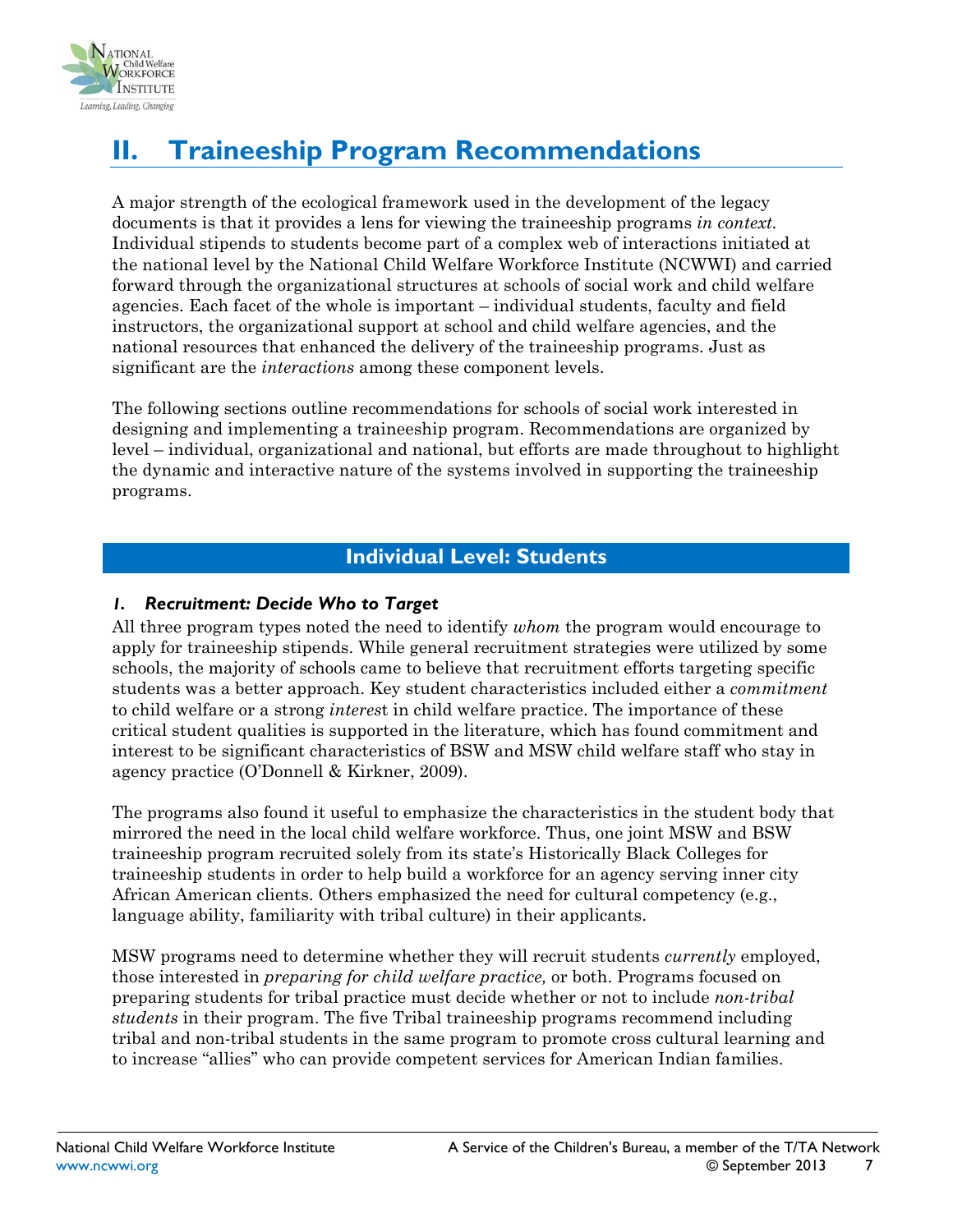

BSW programs should talk to students early in their academic program courses about child welfare. Where possible, expose all social work students to child welfare. In one program there was a 20% increase in students' interest in working in child welfare as a result of this strategy.

Outreach and involvement is also important to the tribal communities. A best practice for recruitment of American Indian students is the infusion of cultural ways, which is time consuming, but provides beneficial results. The importance of relationships between faculty, school administration and agency or tribal representatives cannot be overstated. Outreach also includes participation in cultural activities located within tribal communities.

### *2. Selection: Have Clear Criteria*

Selection criteria must be explicit and clear. For example, it is suggested that students receive detailed information about the nature of public child welfare services, respond to a realistic job preview video, complete a self-evaluation of their "fit" with public child welfare mission and requirements, or have opportunities to discuss values related to familycentered practice in child welfare. Having a committee of child welfare faculty and agency representatives develop the criteria and then be involved in selecting candidates for the project was identified as a best practice approach. It was repeatedly emphasized that as part of selection, *an evaluation of the student commitment to child welfare must be made.*

# *3. Create Avenues for Student Support*

Providing support to students is extremely important, and must go beyond financial support. This requires traineeship programs to have a program coordinator who is different from a faculty advisor, field instructor or liaison. Trainees need to be hooked up with a lot of services and someone has to have the time and charge to make these connections. The coordinator links the traineeship program with students, the social work program, field sites, and the community. This person functions as a navigator, linking with NCWWI program staff, webinars, meetings, and university student services.

Additional avenues of specialized student support include a professional social work mentor with child welfare experience; support and learning teams that are comprised of the student, academic advisor, and a representative from both the agency and school; and specialized child welfare coursework.

Seminars are an additional example of specialized support services for students. One MSW program provided a seminar on leadership for culturally responsive students, which emphasized leadership competencies, and provided mentors for students of color in negotiating intersecting cultural and professional identities. Another school, also preparing students both for leadership and culturally responsive practice, organized a special series of enrichment seminars focused around the disproportionate number of children of color in the child welfare system. This assisted with the development of child welfare leaders as well as the preparation of a more culturally responsive workforce.

# **4.** *Facilitate Field Experiences that Enhance Student Learning in Specific Ways*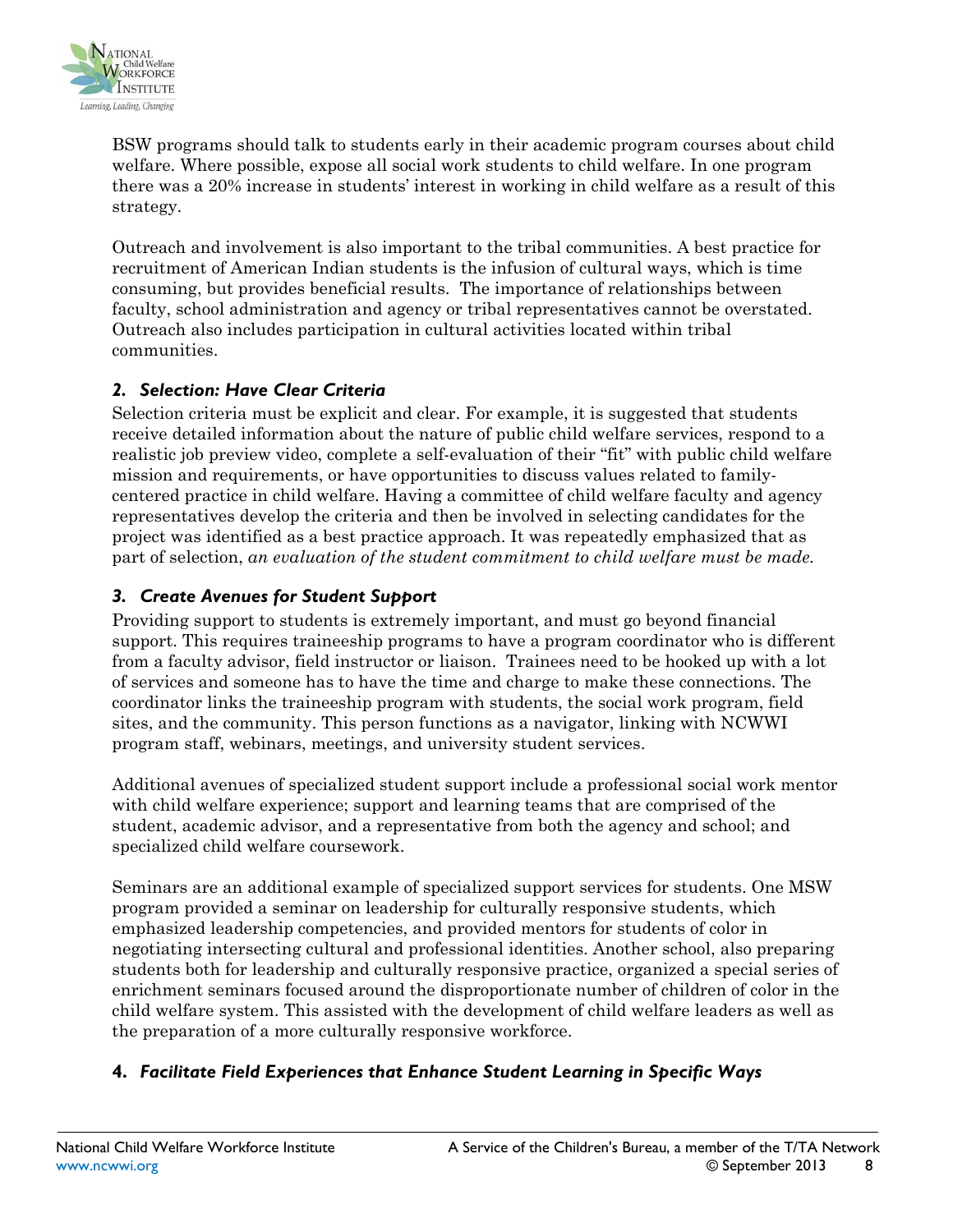

In general, most programs across the three areas worked collaboratively with field agencies and field instructors to create and support field placements that met the needs of students, whether this was with flexible hours, the identification of field instructors matched for language fluency or for participation in an innovative agency project or task force. Having a special field liaison for traineeship students is strongly recommended.

Many schools recommend having a field seminar and offering specialized training opportunities – sometimes through the seminar and sometimes at the agency or tribal setting. Pre-existing relationships between the schools and agencies where students are placed, the willingness of individual field instructors to extend themselves for students, support for the traineeship program from the school of social work's administration, and the time for field representatives to work with agencies to craft effective learning opportunities are important facilitative factors.

Field placements for special populations provide another opportunity for enhancing student field experiences. It is beneficial for programs serving Tribal students to place some trainees on tribal reservations, an accomplishment that can be achieved with the development of working relationships over time between the school and tribe. The use of cultural consultants (Native American Elders) is an important factor in designing a field placement that meets the needs of both students and tribal clients. Traineeship programs dedicated to recruiting and preparing Hispanic students for child welfare practice will be most successful if they develop field placements which provide students with field experiences working with Hispanic families.

# *5. Support for Transition to Work and Post-Graduation Support is Needed*

Most programs recommend greater attention to transition to work and support for alumni post-graduation. Formal mechanisms to support students as they transitioned from school to work were less available than informal supports in most traineeship programs. A few programs worked with the public child welfare agency to develop or identify child welfare competencies needed by employees, and arranged for these to be incorporated either into course work or reinforced in field placements for students. This was an anticipatory strategy, aimed at preparing students for a more seamless entry into the workforce at the public agency. Unique to the tribal programs is the recommendation for a graduation ceremony which incorporates a traditional honor ceremony as a mechanism to facilitate transition to the tribal agency.

Offering assistance in becoming professionally licensed as social workers, completing preservice training prior to graduation, and then offering peer networking opportunities after graduation are among the strategies believed to help students successfully transition to the workforce.

Formal post-graduation supports were also few. Some programs established opportunities for students to meet at the agency as they were moving into employment. This would seem to work best for students already employed at the agency. One program encouraged employed graduates to become mentors for trainees. Others encouraged trainees to stay connected to the school in various roles, or to serve on agency task forces or advisory boards.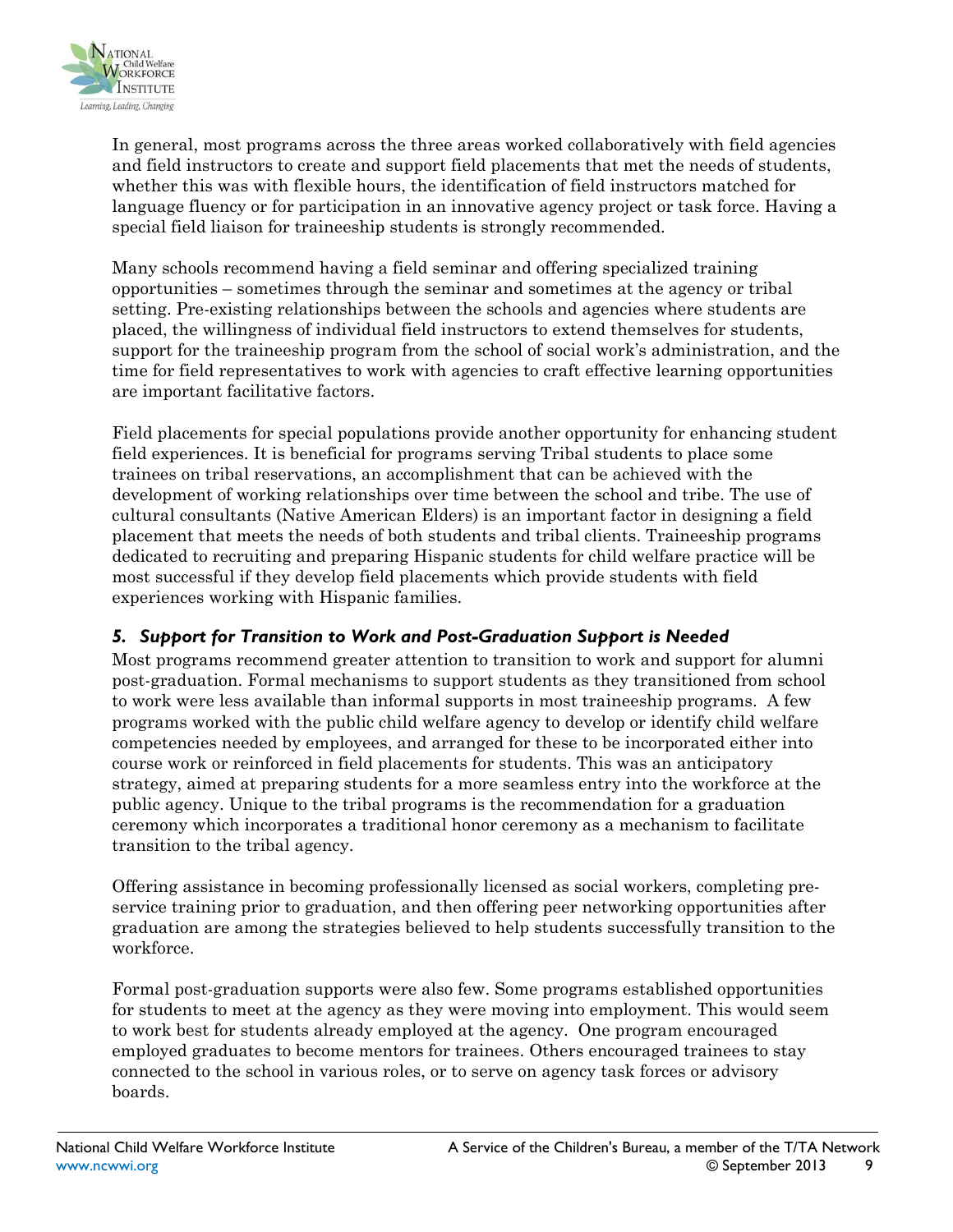

A number of schools recognized the need for schools of social work to maintain an organizational commitment to child welfare that goes beyond the traineeship programs. If schools are engaged in partnerships with agencies where there is an on-going commitment to change, these work environments are more likely to have the resources and capacities to support workers.

# **Organizational Level: Schools of Social Work**

# <span id="page-9-0"></span>*1. Provide Faculty Support*

Specifically funded time is needed for faculty to effectively support traineeship program students. While traineeship faculty have responsibilities similar to other faculty in regard to the need to teach and advise students, they also have the additional obligations involved with running a year-round program. They are involved in recruitment, selection, sometimes placement of students, as well as for on-going student support – both in the program and increasingly, beyond graduation. They are also often involved in administration and planning responsibilities.

Continuity of support for the program by school leadership is essential. This means that school of social work leadership must not only understand the program – and the unique challenges faced by faculty, students and field instructors – but also be willing and able to help translate their understanding of the program across the school. Faculty in traineeship programs often serve as a resource to other faculty for: child welfare content, information about agency practice, and education about the child welfare system in general.

A unique need identified by programs serving Tribal students was the importance of educating faculty in general about the learning styles of Tribal students that are often directly related to students' specific cultural knowledge and identity with their Tribal heritage and their lived experience with remnants of historical trauma. The information needed by faculty includes, for example, an understanding of student Tribal responsibilities, such as the need to be present at times of family emergencies or death of an extended family member, which may interfere with attendance at school or field. Faculty who understand these issues then need to be supported to accommodate student needs.

### *2. Explore Curriculum Innovations that Involve Agency-University Collaborations*

Schools emphasized that a 'best practice' approach to curriculum development includes faculty and child welfare agency partners working collaboratively to review existing curriculum and making suggestions for revisions. It is therefore recommended that schools undertaking curriculum revision or reform assure that agency representatives are involved with them in the work.

Schools should organize their curriculum focus depending on whether they are: 1) infusing or reinforcing child welfare content in existing courses, 2) introducing new courses or new specializations, and/or 3) developing innovations that expand learning opportunities beyond the classroom. All three are useful and may depend on the history and development of child welfare curricula at a particular school.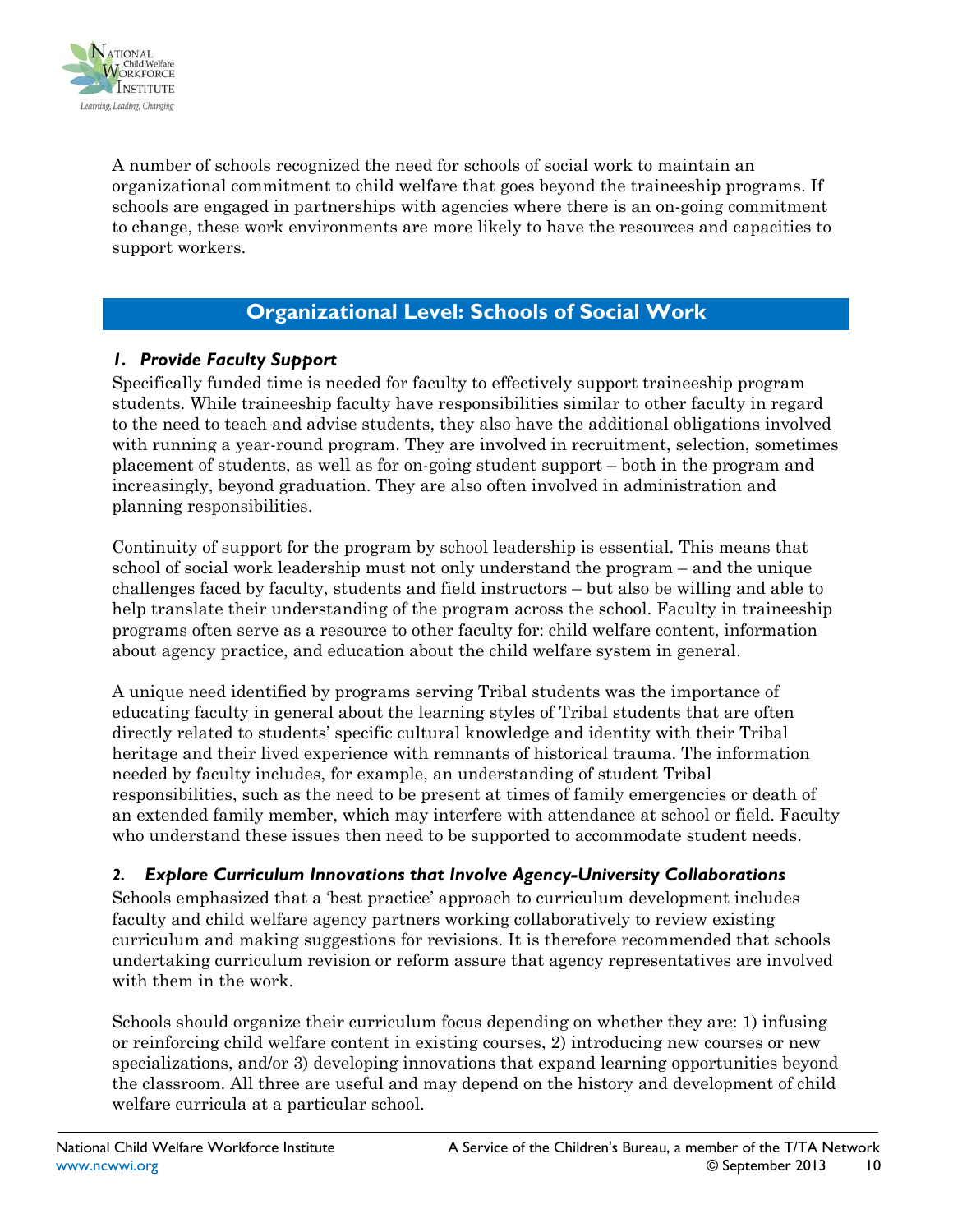

Infusion of child welfare content into existing courses is accomplished through the introduction of specific modules, readings, and/or assignments. Inclusion of content that meets the workforce needs of the future – leadership skills, familiarity with evidence-based practice, trauma and working with diverse populations – may be called for. Innovative assignments, specifically those geared to helping students integrate field and classroom learning will strengthen a program. A specific strategy used by many programs was to include speakers from agencies, tribes or the courts in existing courses.

Where possible, be prepared to develop specific courses which address some of the workforce challenges noted above. Examples include courses on Social Work and the Law, Indian Child Welfare, Systems of Care for Social Work Practice and Traumatic Stress and Social Work. (See the "Collection of Child Welfare Syllabi from the 12 NCWWI Traineeship Programs" for a full review of courses offered by the programs). One challenge experienced especially by programs serving rural populations was the growing need for curriculum approaches that include distance education capacities, although this is viewed as an emerging need by other programs as well.

In addition to the formal curriculum, traineeship programs should consider offering specialized trainings in seminar, workshop or "learn at lunch" formats which are open to field advisors and field instructors as well as students. Consider experimenting with innovations such as a rotational field model, learning teams, specializations and mentoring. Some Tribal programs, for example, emphasized "in-place" learning which included a site visit or attendance at cultural events. One school experimented with technology to connect students in the classroom with an "in-place" learning experience.

# *3. Advance Child Welfare Competencies*

Social work programs are moving toward competency-based education, due in large part to the Educational Policy and Accreditation Standards recently adopted by the Council on Social Work Education. The move toward child welfare competencies is also a goal for child welfare agencies (Fitch et.al, 2010). Many *child welfare competencies* have been identified by national, state and local organizations and groups. NCWWI contributed to the pool of existing child welfare competencies in two ways – the evaluation team developed a set of competencies that both students and field instructors use to rate student performance and a set of leadership competencies were identified by NCWWI to inform child welfare leadership.

This movement to identify and utilize child welfare competencies reflects the interest on the part of social work faculty for social work students to emerge with common knowledge, values and skills. Traineeship programs may consider developing competencies around existing state child welfare competencies and incorporating existing ones into course or field work. For schools new to the use of competencies, those developed by NCWWI provide an important contribution.

Traineeship programs support the need for a national set of child welfare competencies, which could be developed to align with the CSWE competencies. While some efforts have already been made toward that effort (Fitch et.al, 2010), it is recommended that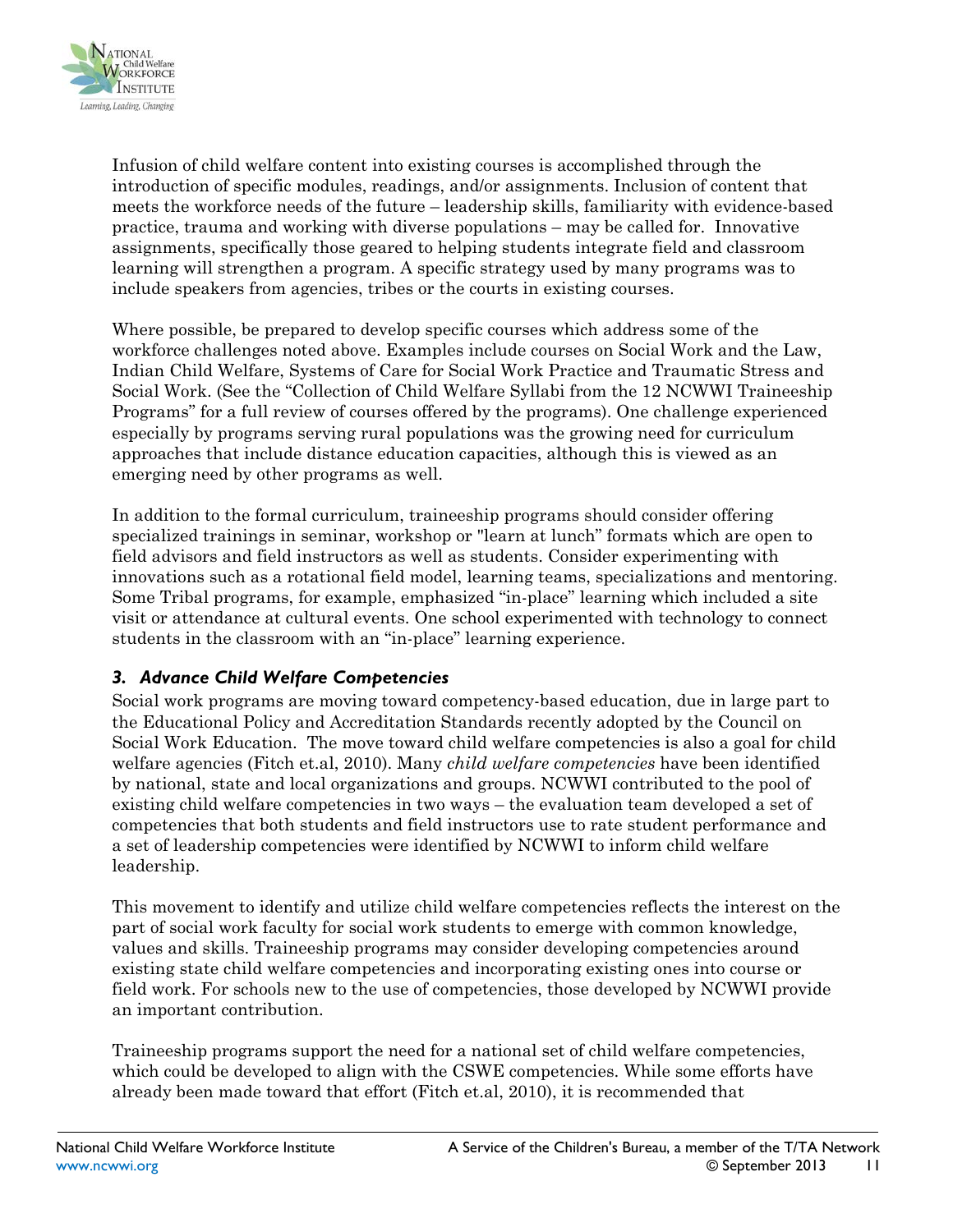

competency development include a focus on the knowledge needed regarding the oppression and historical trauma faced by many diverse groups served by the child welfare population.

# *4. Encourage an Enhanced Role for Field Education*

Be prepared to provide "more than usual" field supports. In cases where non-traditional students are recruited for the traineeship program, faculty advisors or field liaisons may need to provide more frequent or intensive contact and support for students.

For students with no background in child welfare, it is necessary to provide information and learning opportunities to understand the purpose and function of a child welfare system in general. In the situations where students are currently employed, the on-going challenge of providing learning opportunities in field that are different from employment responsibilities need to be addressed.

The continuity of field education involvement in the process – from participating in the design to facilitating student and field instructor support, as well as facilitating learning opportunities throughout the field placement – is critical to traineeship program success.

# *5. Administration Support from School Leadership is a Key to Success*

The need for support from school administration is essential. Tuition support for students above the traineeship stipend, workload credit for faculty, administrative support and funds for both faculty and students to attend conferences and meetings can critical to the effectiveness of the program. The time needed to develop successful agency partnerships is important, and the support in terms of funded faculty/field liaison time or workload credit plays an important role.

For programs with a Title-IV-E program, this existing infrastructure may be useful. It allows schools to enhance programming and provide additional support for students and faculty. Shared resources between a traineeship program and a Title IV-E program is a benefit, and having courses developed for the Title IV-E students open to traineeship students is often useful as well.

# <span id="page-11-0"></span>**Organizational Level – Public and Tribal Child Welfare Agency**

# *1. Targeted Recruitment and Support for Field Instructors*

Attention to the recruitment, retention and on-going support of field instructors for a traineeship program is essential. Field instructors must see a benefit to their participation and programs are encouraged to identify incentives for them. Support opportunities for field instructors can include enrichment seminars which count toward CEU credits or preparation for licensure and partnering in review and development of curriculum materials to align with their interest in helping to prepare the next generation of child welfare workers. Advocacy by school faculty and administration with agency partners for staff time to work as field instructors can be an important strategy. Creative use of task supervision to lighten the load for the field instructor, or allocating school resources to provide field instruction directly by a faculty member or other staff when necessary are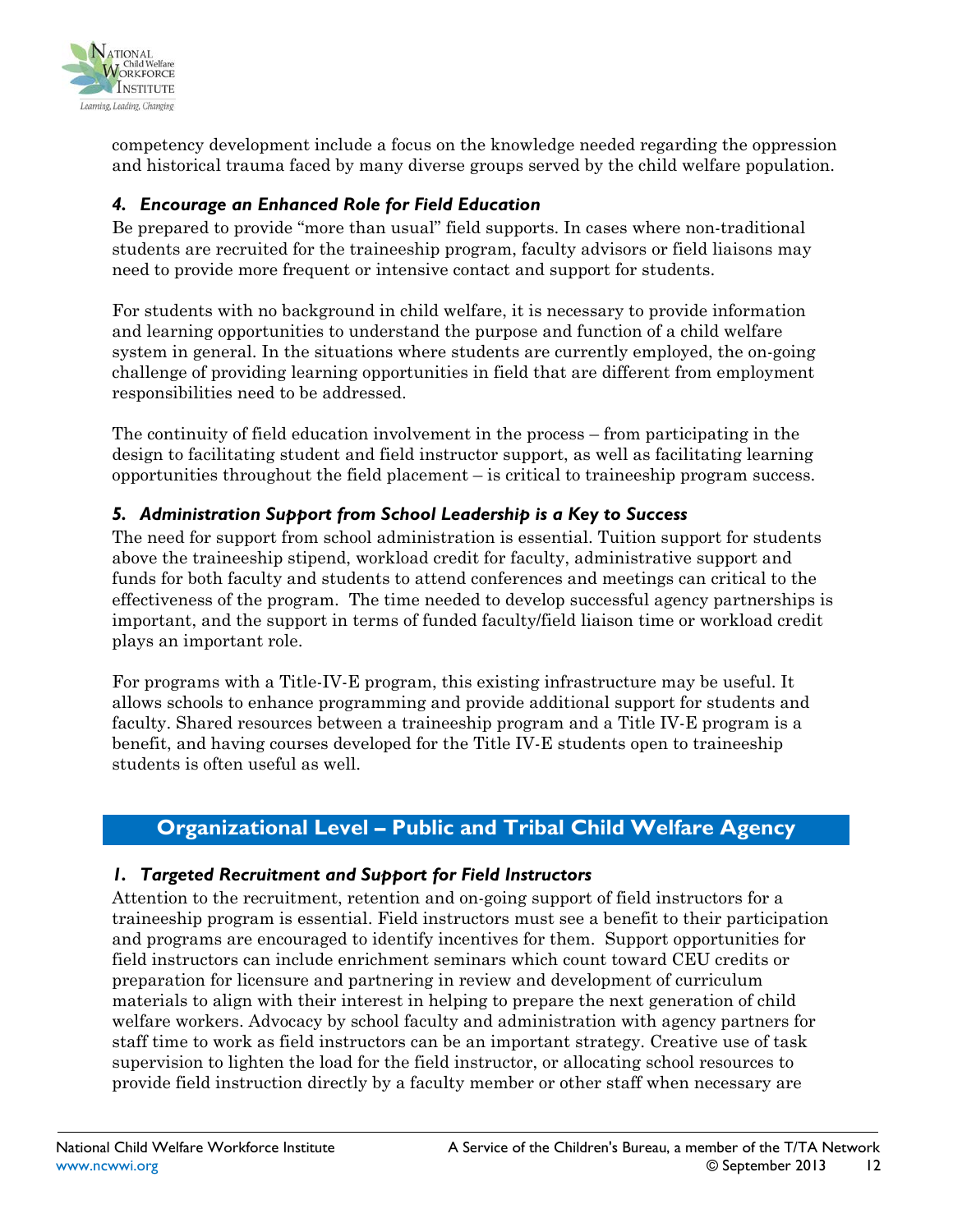

additional methods that can be facilitative, especially when staff members with the appropriate degree (MSW or BSW) are not available to provide field instruction.

Schools are encouraged to draw on the professional network of existing field instructors to expand the school's pool of available field instructors. This can include the following strategies: 1) stay connected to traineeship graduates and encourage them to become field instructors in the future; 2) hold events which draw in prospective field instructors, perhaps hosting these in the community or work places of prospective field instructors. For remote placements, programs recommend placing students in pairs; therefore, it is necessary to recruit field instructors who are willing to supervise more than one student or to make the necessary arrangements (i.e. task supervision) so that students could be placed in pairs.

# *2. Be Open to a Range of Field Placements*

The 12 NCWWI traineeship programs strongly recommend providing a variety of agency placement opportunities to match the students' range of interests. There are educational benefits to placing students with special projects or programs sponsored by agencies, as these often provide for innovative and interesting learning opportunities. Other successful placements have included those where students were exposed and expected to use data to understand practice problems. For experienced staff who are returning to school, placements in community agencies or other parts of their agency are often critical for expanding practice perspectives and skills. For BSW programs, a broad range of practical experiences are among the most helpful, supplemented by training provided by the agency, community or university to enhance understanding of child welfare.

Tribal programs noted that although students were placed in tribal, urban and non-tribal agencies, the public child welfare agency was an important partner. One challenge for tribal agencies was the small number of MSW supervisors in rural tribal agencies which necessitated creative field instruction arrangements in order to use the setting.

# *3. Encourage Enhanced Agency Supports for Students*

Traineeship programs can help agencies to recognize the role of field education in recruiting and retaining staff and work together to provide enhanced agency supports for students. For employed students, the traineeship program should encourage agencies to develop social work field placements that provide paid work release or explore the possibility for an agency to hire temporary staff to assume caseload responsibilities for the staff person who is in school. Training supports for students can also be offered by the agency, including both in-service training opportunities and sending students to training outside the agency.

Formal agency supports include: paid student internships, in-kind resources like the use of a state car for transportation, or paying per diem expenses when the student is in the field. Agencies may also find ways to include students in emerging projects and provide group supervision for MSW and BSW students to enhance learning and understanding of respective roles. Informal supports include opportunities for frequent exchange between students and staff or opportunities for mentoring by a senior staff member, especially around a special project or task force in which a student is engaged.

# *4. Facilitate Agency Support for Field Instruction*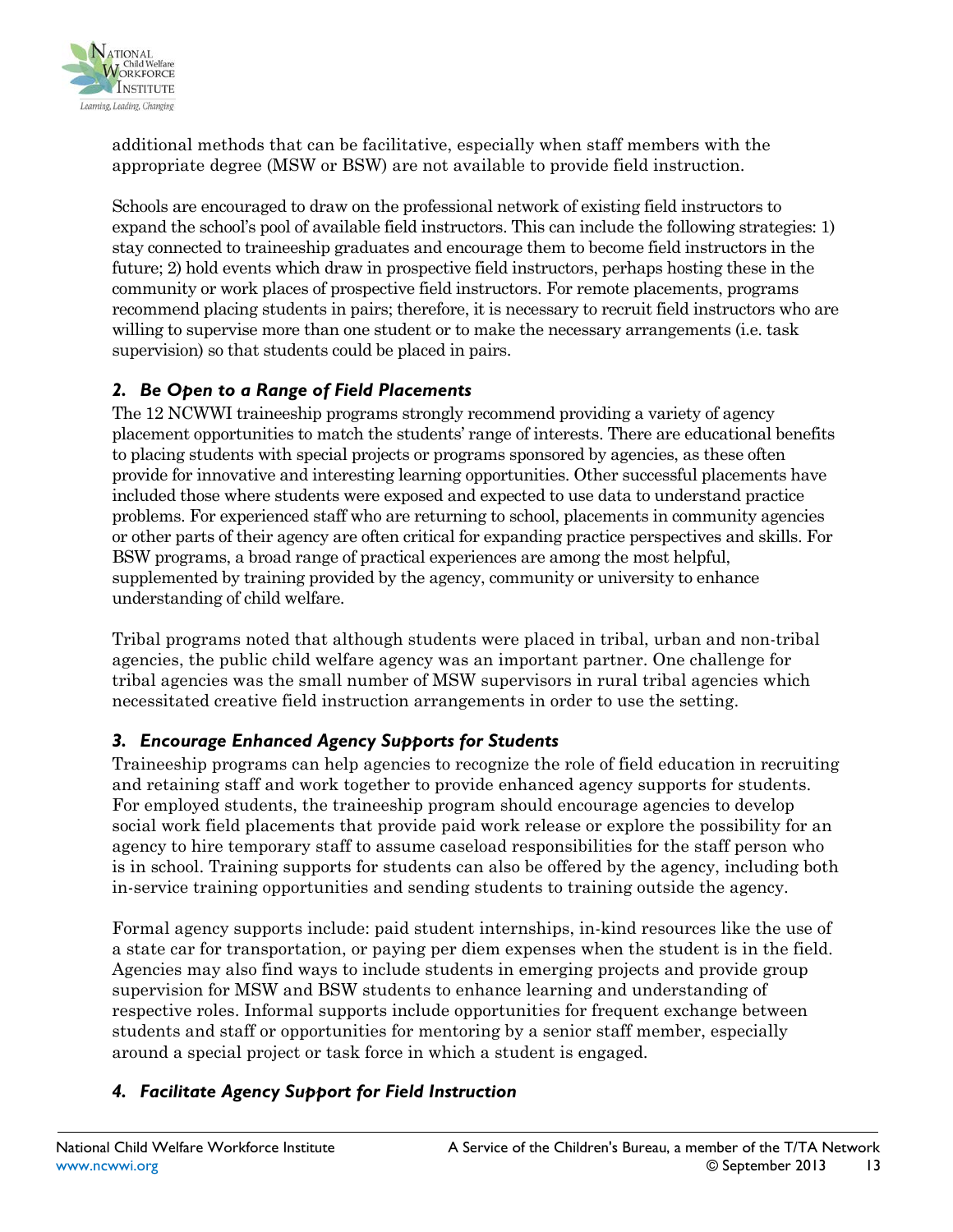

Traineeship programs recommend that schools of social work develop a strong relationship with the field agency in an effort to support strong field instruction. Genuine partnerships are reflected in work that school and agency staff do together in regard to community issues, state regulations, curriculum development and planning and participating in training and conferences. Schools also felt that agencies generally appreciated traineeship programs as they are viewed as meeting the agency workforce needs. When faculty provide training at agency sites, it often becomes an incentive for an agency to invest more in the school by, for example, working to provide field placements.

Recognize that barriers will include the time needed, on both the part of the agency and school, to develop and sustain these important relationships. It is imperative that the university and agency partners strategize together to address the lack of available field instructors, the small size of some offices handling large caseloads, and challenges with timely communication between the field and school when a student experiences problems.

# *5. Strengthen University-Agency Partnerships*

Success of a traineeship program hinges on the ability to build on, or create, a strong university-agency partnership. A range of types of partnerships between universities and agencies existed prior to joining the NCWWI Traineeship Program. Programs: 1) had an existing relationship due to other collaborations (i.e. Title IV-E partnerships), which may have needed revitalization, 2) had an active, on-going collaboration, (i.e. when schools and agencies were collaborating in community research partnerships), or 3) needed to develop a new partnership. Schools serving Tribal students noted that a three-way engagement – between the school, public agency and tribe – was essential to a successful Traineeship program and that there is added value when the social work programs/faculty/universities offer training, expertise, collaborative grant writing, and technical assistance to the American Indian communities in a respectful and useful way.

Programs should be prepared for larger system barriers beyond the control of the school or agency which may impede hiring. Despite the partnerships, several schools experienced their students having difficulty finding employment after graduation. In some instances this had to do with hiring freezes and in other instances bureaucratic hurdles beyond the local level that took a significant amount of time and energy by both the school and agency to address.

# **Regional & National Level**

### <span id="page-13-0"></span>*1. Collaborate with Other Traineeship Programs*

Linking with other traineeship programs provided important vehicles for informationsharing and program development. Traineeship programs found that opportunities for faceto-face interaction, such as the annual Chicago meeting, were one of the strongest supports for inter-program collaboration. They used these face-to-face contacts as well as meetings via teleconferences to engage in problem solving and troubleshooting, as well as identifying strategies used by other schools which were then replicated. Working in small groups that are organized around substantive, shared challenges are informative and productive, and can result in shared products such as manuscripts for journal articles or book chapters.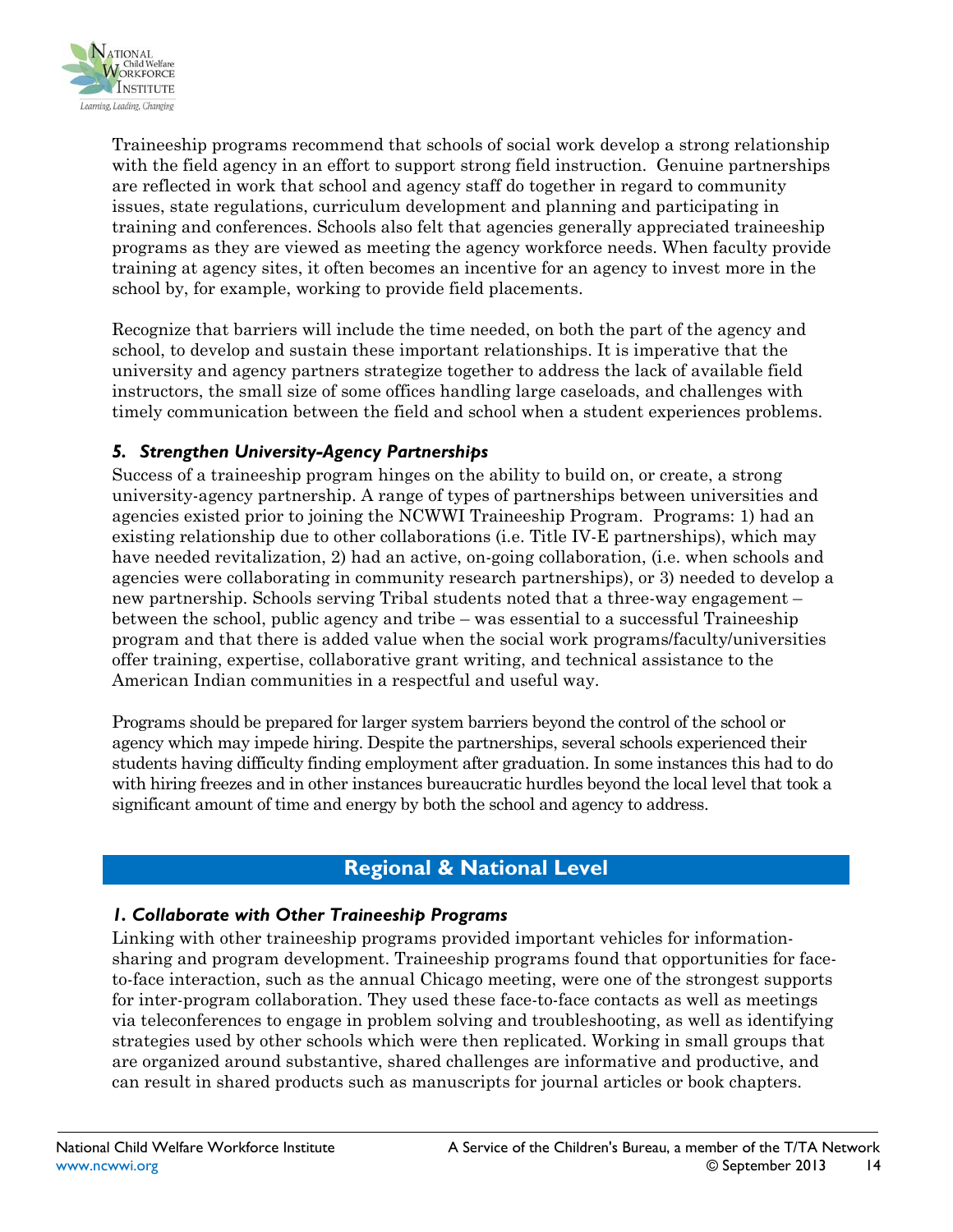

Searching for opportunities to produce other collaborative products, such as a Collection of Child Welfare Syllabi and the Collection of Teaching Resources, can be particularly rewarding. Programs which share information about their traineeship models can inform the development of similar strategies at other schools.

# *2. Take Advantage of Relationship with NCWWI and/or Other National Organizations*

A major benefit of the relationship with NCWWI appeared to be the access to national resources, including the webinars, on-line resources, and access to the Information Gateway. A number of programs endorsed the participation in the national program evaluation undertaken by NCWWI, which enabled them to have access to traineeship program findings on students both during and after graduation, to which they could compare their program. Some noted that this opportunity allowed them to participate in the development of a national child welfare workforce, an experience which they found informative and stimulating.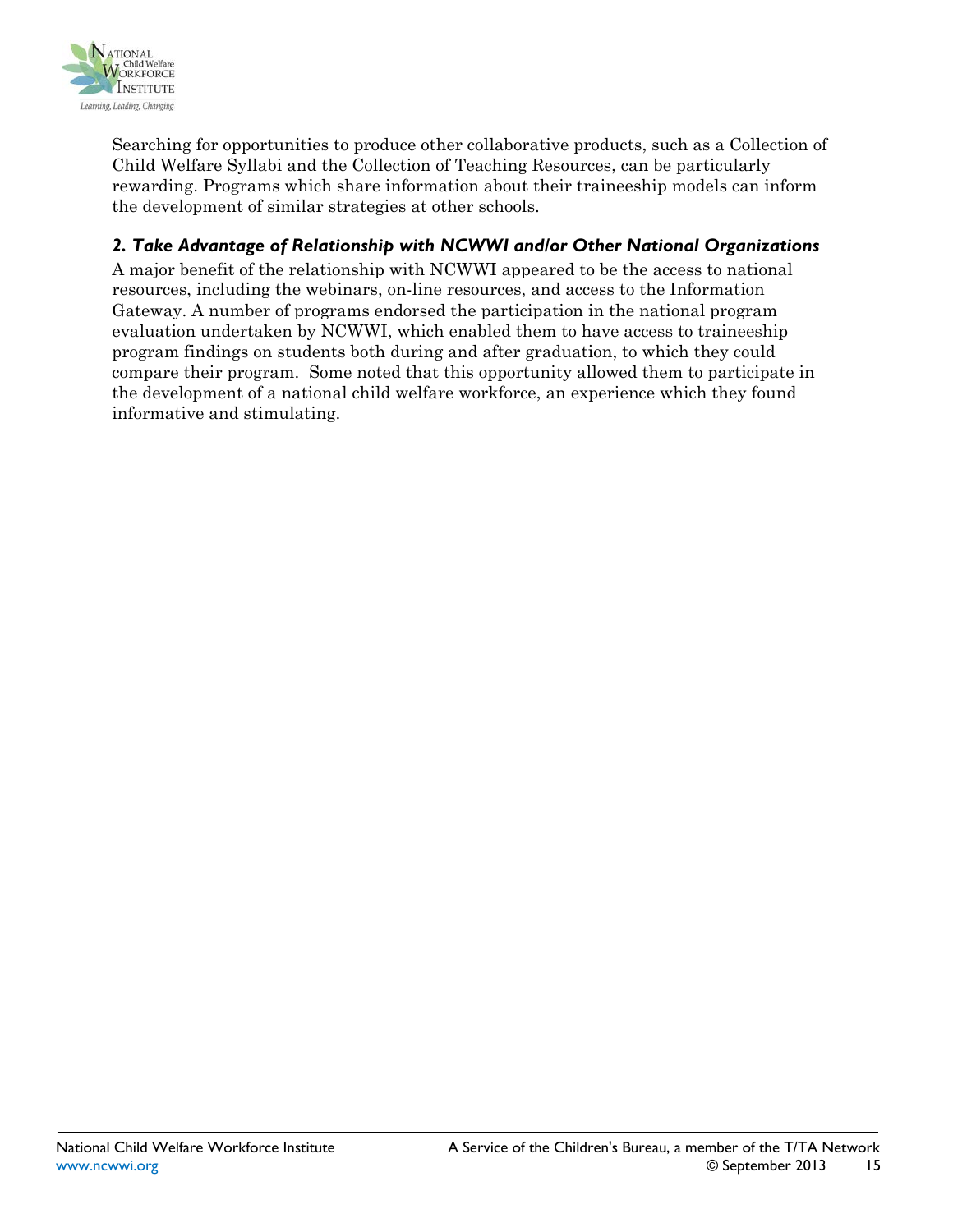

# <span id="page-15-0"></span>**III. Summary & Conclusion**

The 12 Traineeship programs offer a unique opportunity to understand the critical importance of the relationships among individual, organizational and national factors in preparing and sustaining students for child welfare practice. As programs reflected on their processes over the five years it became increasingly evident that the financial stipend offered to students is but a small part of what is needed to prepare and retain social workers as part of the child welfare workforce. The dedication of university resources to support faculty and field department representatives in the development of relationships with child welfare partners is essential. These relationships are crucial to the maintenance of course materials that are relevant to agency practice and policy challenges. They are also essential to the development of quality field placements which incorporate innovations and push the field in directions it needs, and wants, to go.

Likewise, the support of child welfare agencies for the preparation of the next generation of students is indispensable. Through the vehicle of agency-university partnerships child welfare agencies can be encouraged to extend their organizational resources to provide work-study field placements and other supports for both current employees returning to school and students new to child welfare practice. Of vital importance is the need for agencies to think creatively and infuse policies, structures and support for new and returning workers post-graduation.

Opportunities for traineeship faculty and staff to network and engage in problem solving and information sharing with other traineeship programs offer invaluable avenues for improvement, revitalization and concrete support. In this case, interactions occurred largely through the sponsorship of NCWWI, but opportunities are available in other venues as well – through attendance at CSWE, NADD, BPD, participation in the Title IV-E listserv, and connection to Children Bureau initiatives such as the Information Gateway. Opportunities for student networking at both the national and local level is very helpful in this regard as well. As traineeship programs can attest, support of student attendance at local and national conferences often provided extraordinary educational experiences.

<span id="page-15-1"></span>The potential for schools of social work to impact future generations of social workers in child welfare is enormous, and traineeship programs which continue to emphasize recruitment of diverse students, preparation for leadership, and trauma-informed practice will be successful in assisting child welfare agencies to meet on-going practice challenges.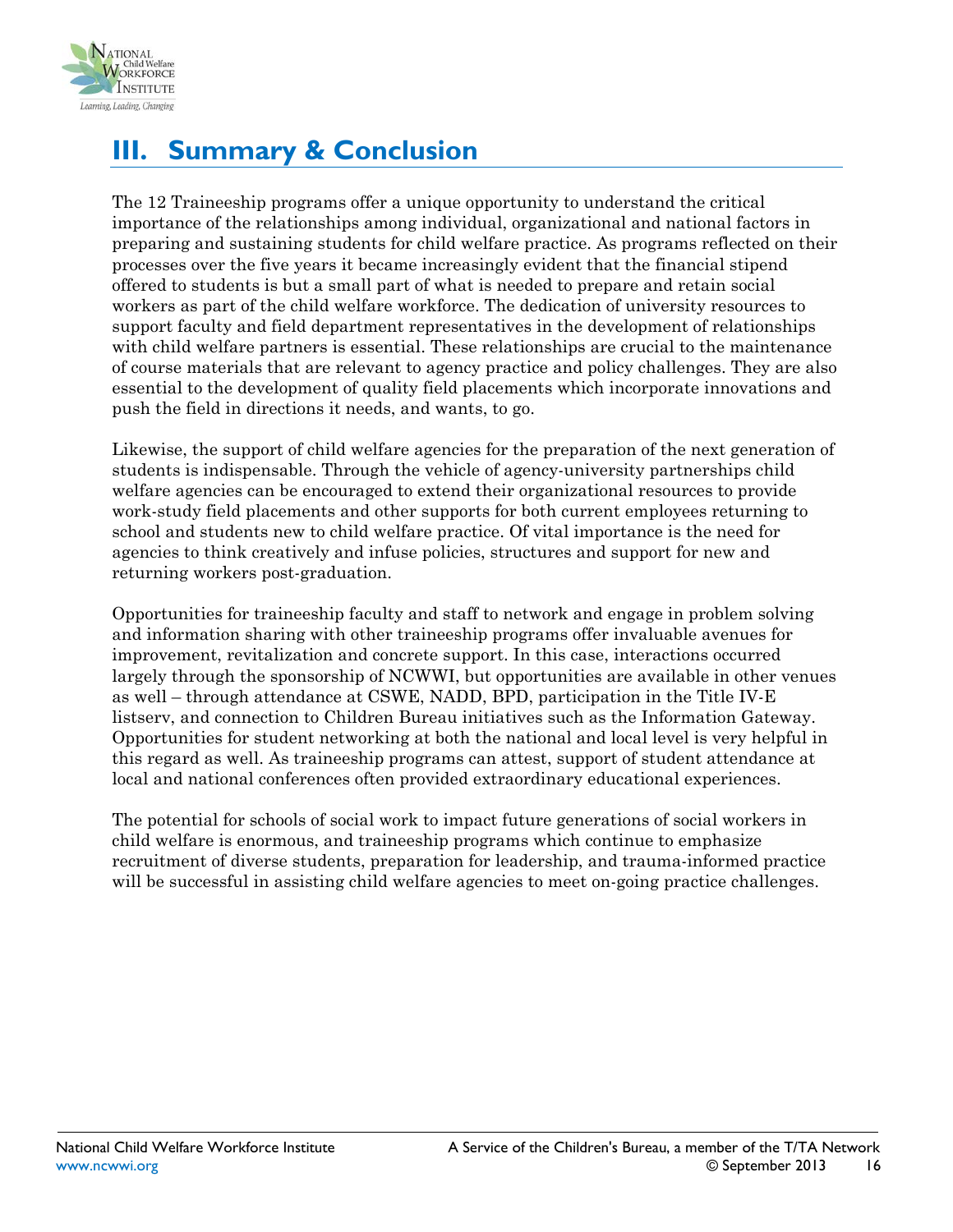

# **IV. References**

- Fitch, D., Kaiser, M., & Parker-Barua, L. (2012). Student, curricular and public agency needs: A focus on competency achievement*. Systemic Practice and Action Research. 25,* 17–439.
- O'Donnell, J. & Kirkner, S.L (2009). Title IV-E programs: Preparing MSW students for public child welfare practice. *Journal of Teaching in Social Work, 29*, 241–257.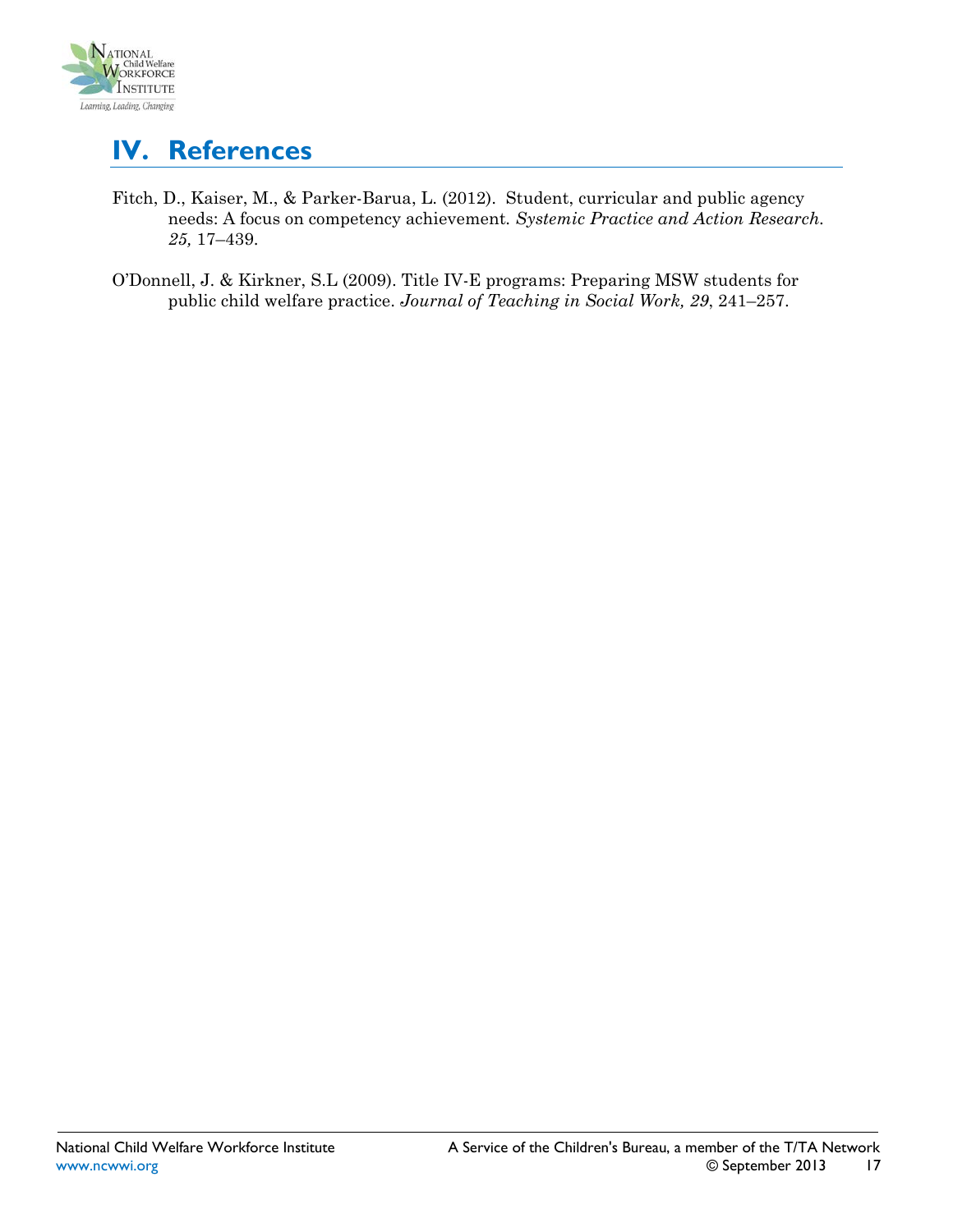

# <span id="page-17-0"></span>**Appendix A: Legacy Document Framework**

This document was used by the individual legacy document program groups to guide their reflection and articulation of factors important in developing and sustaining Traineeship programs.

#### **Individual Level: Students**

- Recruitment and Selection: What have we learned? What works?
- Avenues for student support: academic, financial, peer support, other?
- Field experiences: Facilitating factors and barriers
- Transition to the work force: models? Strategies? Protocols?
- After graduation: what is the role for the school, for NCWWI?

#### **Organizational Level: School of Social work**

- Faculty: What is needed to support faculty teaching traineeship students?
- Curriculum: innovation and development
- Child welfare competencies: how and when incorporated
- Role of field department: supports needed
- Role of administration

### **Organizational Level: Public or Tribal Child Welfare Agency**

- Field Instructors: How to recruit, select
- Nature and range of types of placement
- Agency supports for students?
- Facilitating factors, barriers within the field agency
- Partnerships between school and agency: how to develop and sustain; role of agency administration

### **Regional and National Level**

- How have collaborations across the Traineeship Network assisted in developing and sustaining a traineeship program?
- How has the relationship with NCWWI assisted in developing and sustaining a traineeship program?

In addition to these domains, each group addressed the questions, to a greater or lesser extent

- "If I were to identify the one innovation in our program that was most important for students …….the school…..for the child welfare field, I would say………"
- "If I were to identify the one way in which participation as part of NCWWI was critical for our traineeship program, I would say…….."